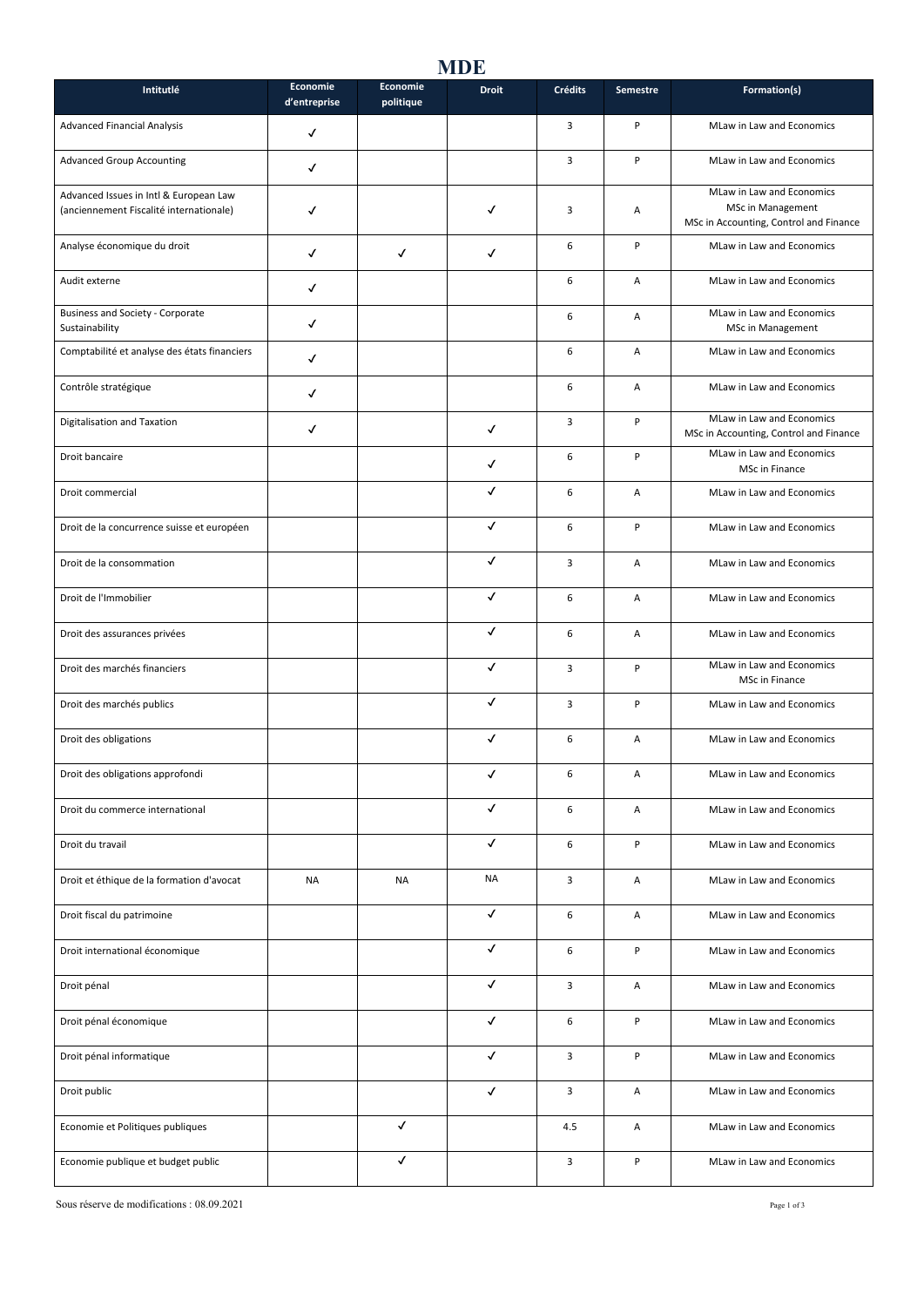## **MDE**

| Intitutlé                                               | Economie<br>d'entreprise | <b>Economie</b><br>politique | <b>Droit</b> | <b>Crédits</b> | Semestre | Formation(s)                                                              |
|---------------------------------------------------------|--------------------------|------------------------------|--------------|----------------|----------|---------------------------------------------------------------------------|
| Economie suisse                                         |                          | ✓                            |              | 3              | P        | MLaw in Law and Economics                                                 |
| Econometrics                                            |                          | ✓                            |              | 7.5            | A        | MLaw in Law and Economics<br><b>MSc in Economics</b>                      |
| <b>Empirical Methods for Lawyers</b>                    | NA                       | <b>NA</b>                    | <b>NA</b>    | 6              | А        | MLaw in Law and Economics                                                 |
| Entraide judiciaire internationale en matière<br>pénale |                          |                              | √            | 3              | А        | MLaw in Law and Economics                                                 |
| Entreprenariat : outils et atelier                      | ✓                        |                              |              | 6              | P        | MLaw in Law and Economics                                                 |
| Entrepreneurship, Innovation and Control<br>Systems     | √                        |                              |              | 3              | Α        | MLaw in Law and Economics                                                 |
| <b>Environmental Crisis and Societal Change</b>         | √                        |                              |              | 3              | P        | MLaw in Law and Economics<br>MSc in Management                            |
| <b>Finance Ethics</b>                                   | √                        |                              |              | 3              | А        | MLaw in Law and Economics<br>MSc in Finance                               |
| Financial Institutions & Regulation                     |                          | $\checkmark$                 |              | 6              | P        | MLaw in Law and Economics<br>MSc in Economics                             |
| <b>Fiscal Policy</b>                                    |                          | √                            |              | 3              | А        | MLaw in Law and Economics                                                 |
| Fiscalité de l'entreprise - impôts directs              | ✓                        |                              | ✓            | 3              | А        | MLaw in Law and Economics                                                 |
| Fiscalité directe II & Fiscalité indirecte (TVA)        | $\checkmark$             |                              | ✓            | 6              | P        | MLaw in Law and Economics                                                 |
| Fusions, acquisitions et régime des OPA                 | √                        |                              | ✓            | 6              | P        | MLaw in Law and Economics                                                 |
| Individual Behavior in the Digital<br>Environment       | √                        |                              |              | 6              | А        | MLaw in Law and Economics<br>MSc in Management                            |
| <b>International Strategy</b>                           | ✓                        |                              |              | 6              | P        | MLaw in Law and Economics<br>MSc in Management<br>MSc in Finance          |
| <b>International Tax Policy</b>                         | √                        |                              | ✓            | 3              | А        | MLaw in Law and Economics<br>MSc in Accounting, Control and Finance       |
| Introduction à la finance                               | $\checkmark$             |                              |              | 6              | А        | MLaw in Law and Economics                                                 |
| International and European Tax Law                      | ✓                        |                              | ✓            | 6              | P        | MLaw in Law and Economics                                                 |
| International Commercial Arbitration                    |                          |                              |              | 6              | P        | MLaw in Law and Economics                                                 |
| <b>International Strategy</b>                           | $\checkmark$             |                              |              | 6              | P        | MLaw in Law and Economics<br>MSc in Finance                               |
| <b>International Tax Policy</b>                         | $\checkmark$             |                              | $\checkmark$ | 3              | А        | MLaw in Law and Economics                                                 |
| Innovation Law                                          | √                        |                              |              | 3              | P        | MLaw in Law and Economics                                                 |
| La recherche dans tous ses états                        | √                        |                              |              | 3              | P        | MLaw in Law and Economics<br>MSc in Management                            |
| Le gouvernement d'entreprise                            | $\checkmark$             |                              | $\checkmark$ | 3              | P        | MLaw in Law and Economics                                                 |
| Leadership Development                                  | $\checkmark$             |                              |              | 3              | P        | MLaw in Law and Economics<br><b>MSc in Economics</b><br>MSc in Management |
| <b>Managerial Decision Making</b>                       | $\checkmark$             |                              |              | 6              | А        | MLaw in Law and Economics<br>MSc in Management                            |
| Médiation civile et commerciale                         |                          |                              | $\checkmark$ | 6              | А        | MLaw in Law and Economics                                                 |
| Méthodes en droit des affaires                          |                          |                              | $\checkmark$ | 6              | Α        | MLaw in Law and Economics                                                 |
| Microeconomics & Game Theory                            |                          | √                            |              | 6              | А        | MLaw in Law and Economics                                                 |